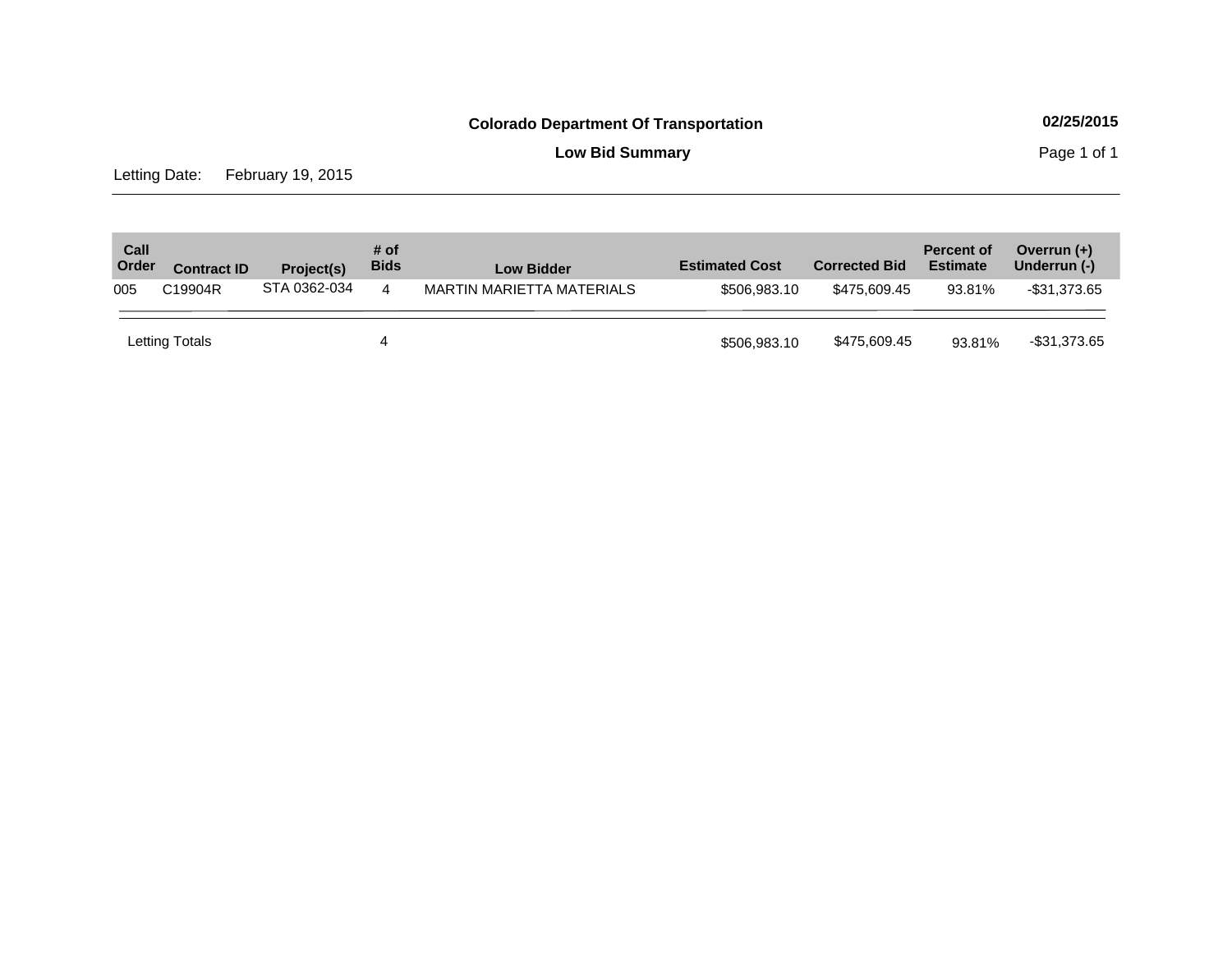|                              |                   |              | <b>Colorado Department Of Transportation</b> | 02/25/2015                 |
|------------------------------|-------------------|--------------|----------------------------------------------|----------------------------|
|                              |                   |              | <b>Vendor Ranking</b>                        | Page 1 of 1                |
| Letting No:                  | 20150219          | Contract ID: | C19904R                                      | Project(s): STA0362-034    |
| Letting Date:                | February 19, 2015 | Region:      |                                              |                            |
| Letting Time:                | 10:00 AM          |              | Contract Time: 20 WORKING DAYS               | Counties: ARAPAHOE, REGION |
| <b>Contract Description:</b> |                   |              |                                              |                            |

US 36: Cabin Creek MP 118.4 TO MP 120.0

| Rank           | <b>Vendor ID</b> | <b>Vendor Name</b>               | <b>Total Bid</b> | <b>Percent Of</b><br><b>Low Bid</b> | <b>Percent Of</b><br><b>Estimate</b> |
|----------------|------------------|----------------------------------|------------------|-------------------------------------|--------------------------------------|
|                | 757A             | <b>MARTIN MARIETTA MATERIALS</b> | \$475,609.45     | 100.00%                             | 93.81%                               |
| $\overline{2}$ | 028B             | AGGREGATE INDUSTRIES - WCR, INC. | \$478,967.20     | 100.71%                             | 94.47%                               |
| 3              | 032A             | BRANNAN SAND AND GRAVEL, LLC     | \$500,000.00     | 105.13%                             | 98.62%                               |
| 0              | -EST-            | <b>Engineer's Estimate</b>       | \$506,983.10     | 106.60%                             | 100.00%                              |
| 4              | 924A             | ASPHALT SPECIALTIES CO., INC.    | \$567,210.85     | 119.26%                             | 111.88%                              |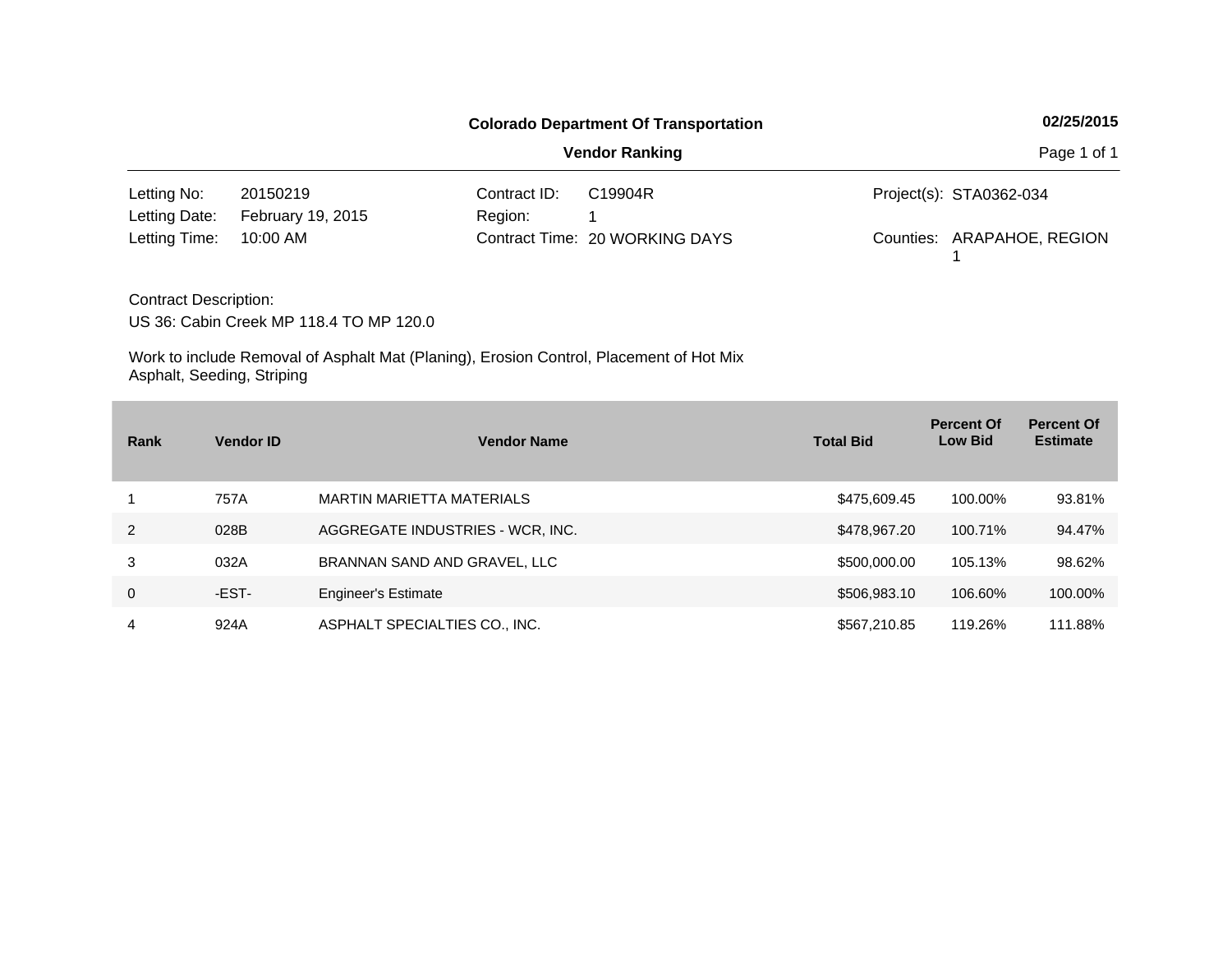**Quantity Unit Price Unit Price Item Code Amount Unit Price Amount Ext Ext Unit Price Amount Ext (0) -EST-Engineer's Estimate (1) 757A MARTIN MARIETTA MATERIALS (2) 028B AGGREGATE INDUSTRIES - WCR, INC. Description SECTION:** 0001 BID ITEMS **LCC:** 202-00220 Removal of Asphalt Mat 50.000 SY 7.00000 350.00 29.20000 1,460.00 76.00000 3,800.00 202-00240 Removal of Asphalt Mat (Planing) 34,245.000 SY 2.00000 68,490.00 1.50000 51,367.50 1.50000 51,367.50 208-00002 Erosion Log (12 Inch) 100.000 LF 9.00000 900.00 7.00000 700.00 11.35000 1,135.00 208-00103 Removal and Disposal of Sediment (Labor) 2.000 HOUR 50.00000 100.00 85.00000 170.00 90.00000 180.00 208-00106 Sweeping (Sediment Removal) 2.000 HOUR 165.00000 330.00 300.00000 600.00 285.00000 570.00 208-00107 Removal of Trash 1.000 HOUR 62.00000 62.00 85.00000 85.00 90.00000 90.00 208-00205 Erosion Control Supervisor 8.000 HOUR 65.00000 520.00 100.00000 800.00 400.00000 3,200.00 212-00006 Seeding (Native) 0.500 ACRE 1,250.00000 625.00 2,300.00000 1,150.00 2,300.00000 1,150.00 212-00032 Soil Conditioning 0.500 ACRE 4,000.00000 2,000.00 2,850.00000 1,425.00 3,410.00000 1,705.00 213-00002 Mulching (Weed Free Hay) 0.500 ACRE 600.00000 300.00 5,300.00000 2,650.00 2,300.00000 1,150.00 213-00061 Mulch Tackifier 100000 LB 3.50000 350.00 28.00000 28.00000 21.35000 11.35000 217-00020 Herbicide Treatment 1.000 HOUR 120.00000 120.000 490.0000 490.000 570.0000 570.00 240-00000 Wildlife Biologist 20.000 HOUR 75.00000 1,500.00 87.00000 1,740.00 105.00000 2,100.00 240-00010 Removal of Nests 20.000 HOUR 70.00000 1,400.00 87.00000 1,740.00 105.00000 2,100.00 **Tabulation of Bids Page 1 of 6 Page 1 of 6** 10:00 AM Counties: ARAPAHOE, Letting Date: February 19, 2015 Region: 1 C19904R Region: Letting Time: Letting No: 20150219 Contract ID: Counties: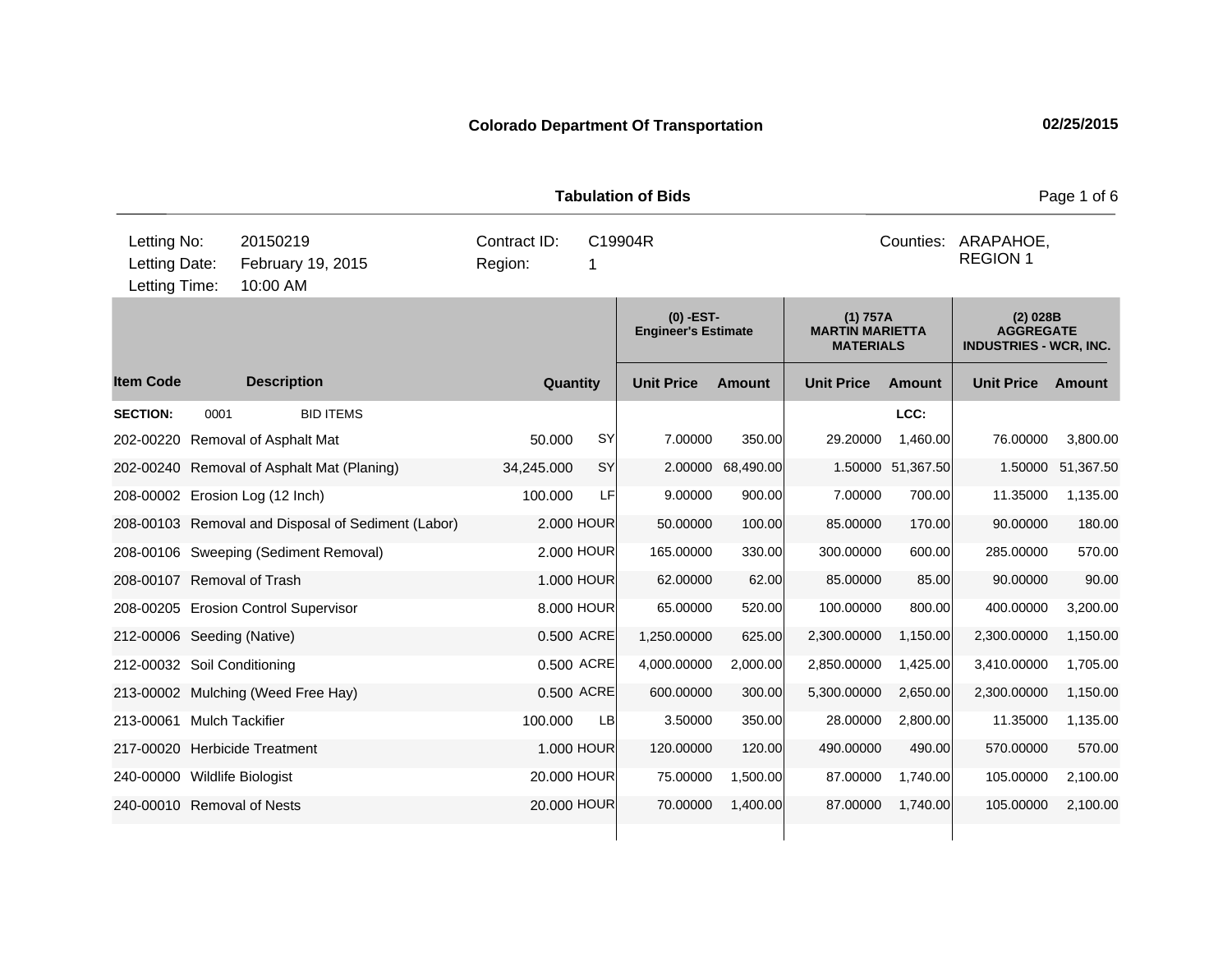**Quantity Unit Price Unit Price Ext** Item Code Description Quantity Unit Price Amount Unit Price Amount Unit Price **Ext Unit Price Amount Ext Amount (0) -EST-Engineer's Estimate (1) 757A MARTIN MARIETTA MATERIALS (2) 028B AGGREGATE INDUSTRIES - WCR, INC. Description SECTION:** 0001 BID ITEMS **LCC:** 403-00720 Hot Mix Asphalt (Patching) (Asphalt) 20.000 TON 140.00000 2,800.00 195.00000 3,900.00 250.00000 5,000.00 403-34841 Hot Mix Asphalt (Grading SX) (100) (PG 64-22) 2,931.000 TON 100.00000 293,100.00 90.00000 263,790.00 88.60000 259,686.60 411-10255 Emulsified Asphalt (Slow-Setting) 1,712.000 GAL 3.75000 6,420.00 2.50000 4,280.00 3.00000 5,136.00 614-80385 Rumble Strip 13,317.000 LF 0.30000 3,995.10 0.35000 4,660.95 0.30000 3,995.10 620-00020 Sanitary Facility 1.000 EACH 750.00000 750.00 400.0000 400.000 500.0000 500.00 625-00000 Construction Surveying  $1.000$  L S  $5,000.00000$  5,000.0000 1,600.0000 1,600.00 2,500.000 2,500.00 626-00000 Mobilization 1.000 L S 60,000.00000 60,000.00 61,977.00000 61,977.00 63,000.00000 63,000.00 627-00005 Epoxy Pavement Marking 83.000 GAL 75.00000 6,225.00 128.00000 10,624.00 125.00000 10,375.00 627-00012 Pavement Marking Paint (Low VOC Solvent Base) 166.000 GAL 45.00000 7,470.00 28.00000 4,648.00 28.50000 4,731.00 630-00000 Flagging 25.0000 HOUR 25.00000 4,000.00 40000 6,720.00 400.000 6,400.00 630-00007 Traffic Control Inspection 10.000 DAY 125.00000 1,250.00 160.00000 1,600.00 170.00000 1,700.00 630-00012 Traffic Control Management 10.000 DAY 550.00000 5,500.00 800.00000 8,000.00 800.00000 8,000.00 630-80001 Flashing Beacon (Portable) 4.000 EACH 600.00000 2,400.00 330.00000 1,320.00 350.00000 1,400.00 630-80335 Barricade (Type 3 M-A) (Temporary) 10.000 EACH 200.00000 2,000.00 55.00000 550.00 60.00000 600.00 **Tabulation of Bids** Page 2 of 6 10:00 AM Counties: ARAPAHOE, Letting Date: February 19, 2015 Region: 1 C19904R Region: Letting Time: Letting No: 20150219 Contract ID: Counties: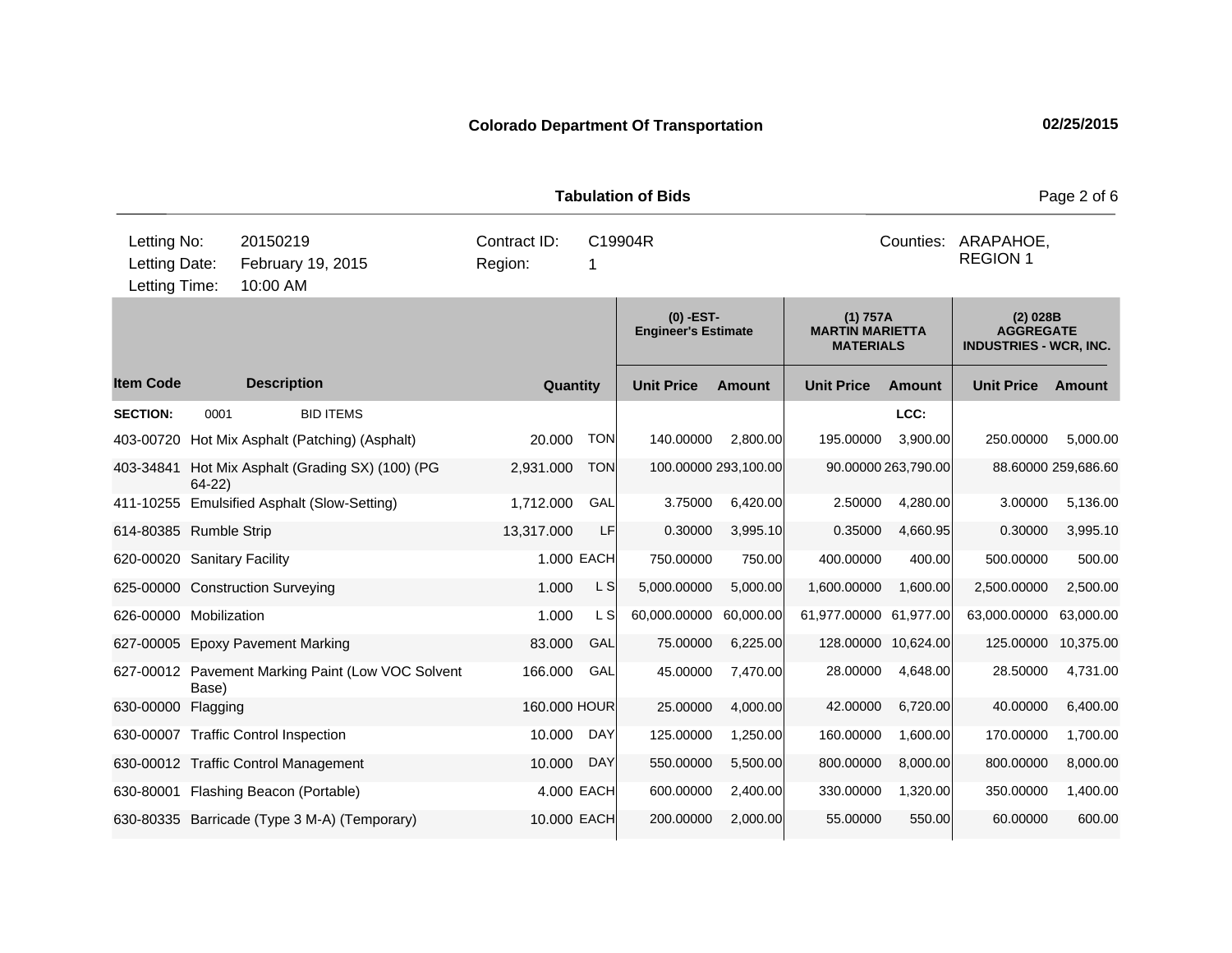**Quantity Unit Price Unit Price Ext** Item Code Description Quantity Unit Price Amount Unit Price Amount Unit Price **Ext Unit Price Amount Ext Amount (0) -EST-Engineer's Estimate (1) 757A MARTIN MARIETTA MATERIALS (2) 028B AGGREGATE INDUSTRIES - WCR, INC. Description SECTION:** 0001 BID ITEMS **LCC:** 630-80341 Construction Traffic Sign (Panel Size A) 80.000 EACH 52.00000 4,160.00 44.00000 3,520.00 46.00000 3,680.00 630-80342 Construction Traffic Sign (Panel Size B) 89.000 EACH 42.00000 3,738.00 55.00000 4,895.00 57.00000 5,073.00 630-80343 Construction Traffic Sign (Panel Size C) 8.000 EACH 65.00000 520.00 55.00000 440.00 57.00000 456.00 630-80344 Construction Traffic Sign (Special) 64.000 SF 22.00000 1,408.00 8.00000 512.00 8.00000 512.00 630-80355 Portable Message Sign Panel 2.000 EACH 3,000.00000 6,000.00 1,650.00000 3,300.00 1,750.00000 3,500.00 630-80358 Advance Warning Flashing or Sequencing Arrow Panel (C Type) 2.000 EACH 800.00000 1,600.00 660.00000 1,320.00 685.00000 1,370.00 630-80360 Drum Channelizing Device 100.000 EACH 20.00000 2,000.00 20.00000 2,000.00 21.00000 2,100.00 630-80364 Drum Channelizing Device (With Light) (Steady Burn) 50.000 EACH 42.00000 2,100.00 33.00000 1,650.00 35.00000 1,750.00 630-80380 Traffic Cone 250.000 EACH 6.00000 1,500.00 4.50000 1,125.00 5.00000 1,250.00 630-85041 Mobile Attenuator 20.000 DAY 300.00000 6,000.00 780.00000 15,600.00 800.00000 16,000.00 **Section Totals: \$506,983.10 \$475,609.45 \$478,967.20 Contract Grand Totals \$506,983.10 \$475,609.45 \$478,967.20 Tabulation of Bids** Page 3 of 6 10:00 AM Counties: ARAPAHOE, Letting Date: February 19, 2015 Region: 1 C19904R Region: Letting Time: Letting No: 20150219 Contract ID: Counties: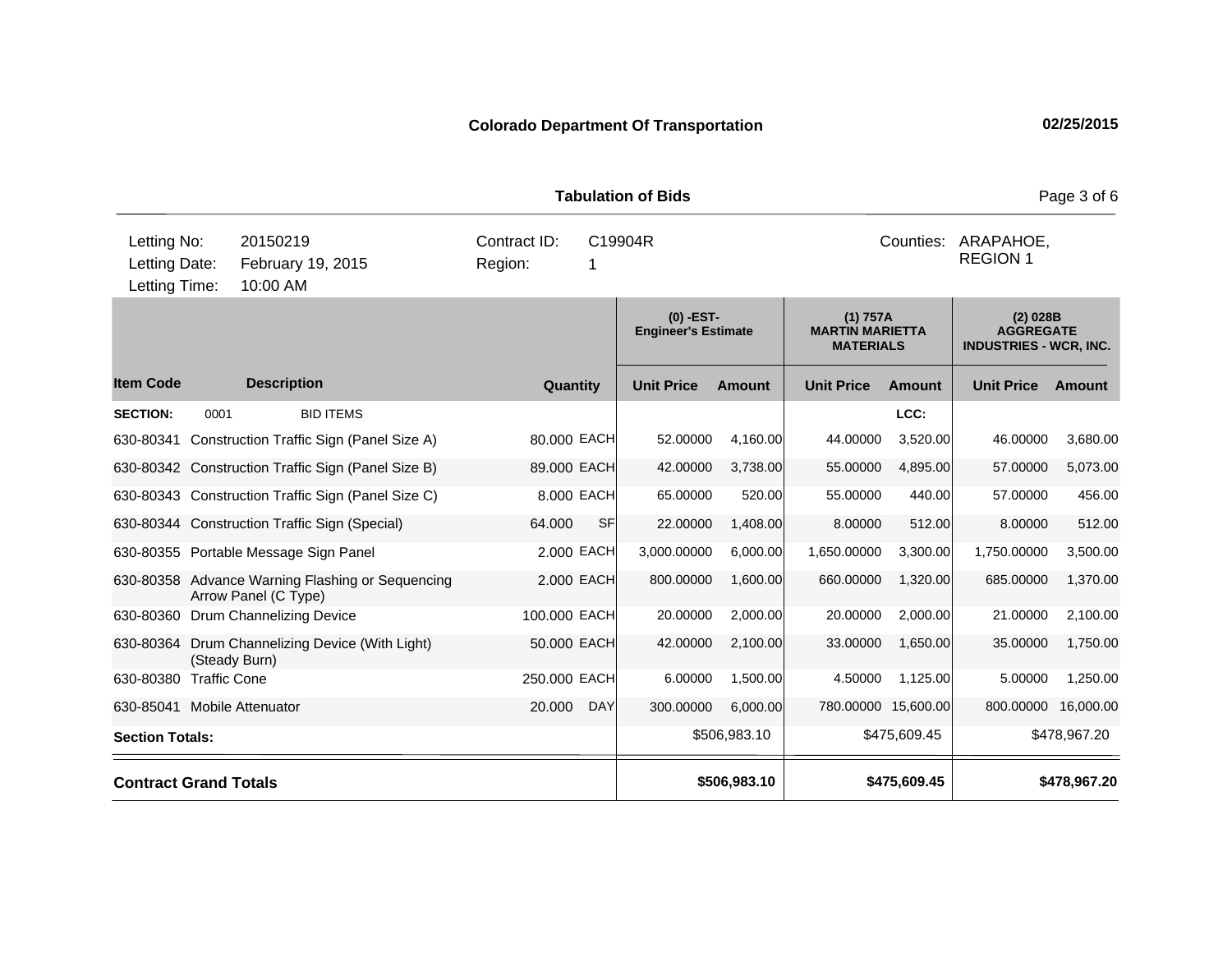**Quantity Unit Price Unit Price Item Code Amount Unit Price Amount Ext Ext Unit Price Amount Ext (3) 032A BRANNAN SAND AND GRAVEL, LLC (4) 924A ASPHALT SPECIALTIES CO., INC. Description SECTION:** 0001 BID ITEMS **LCC:** 202-00220 Removal of Asphalt Mat 50.000 SY 78.00000 3,900.00 65.00000 3,250.00 202-00240 Removal of Asphalt Mat (Planing) 34,245.000 SY 1.80000 61,641.00 3.50000 119,857.50 208-00002 Erosion Log (12 Inch) 100.000 LF 8.25000 825.00 7.50000 750.00 208-00103 Removal and Disposal of Sediment (Labor) 2.000 HOUR 95.00000 190.00 90.00000 180.00 208-00106 Sweeping (Sediment Removal) 2.000 HOUR 205.00000 410.00 155.00000 310.00 208-00107 Removal of Trash 1.000 HOUR 95.00000 95.00 90.00000 90.00 208-00205 Erosion Control Supervisor 8.000 HOUR 115.00000 920.00 105.00000 840.00 212-00006 Seeding (Native) 0.500 ACRE 2,550.00000 1,275.00 2,300.00000 1,150.00 212-00032 Soil Conditioning 0.500 ACRE 3,250.00000 1,625.00 3,000.00000 1,500.00 213-00002 Mulching (Weed Free Hay) 0.500 ACRE 6,350.00000 3,175.00 5,800.00000 2,900.00 213-00061 Mulch Tackifier 100.000 LB 32.00000 3,200.00 30.65000 3,065.00 217-00020 Herbicide Treatment 1.000 HOUR 575.00000 575.00 550.00000 550.00 240-00000 Wildlife Biologist 20.000 HOUR 105.00000 2,100.00 100.00000 2,000.00 240-00010 Removal of Nests 20.000 HOUR 105.00000 2,100.00 100.00000 2,000.00 **Tabulation of Bids Page 4 of 6** 10:00 AM Counties: ARAPAHOE, Letting Date: February 19, 2015 Region: 1 C19904R Region: Letting Time: Letting No: 20150219 Contract ID: Counties: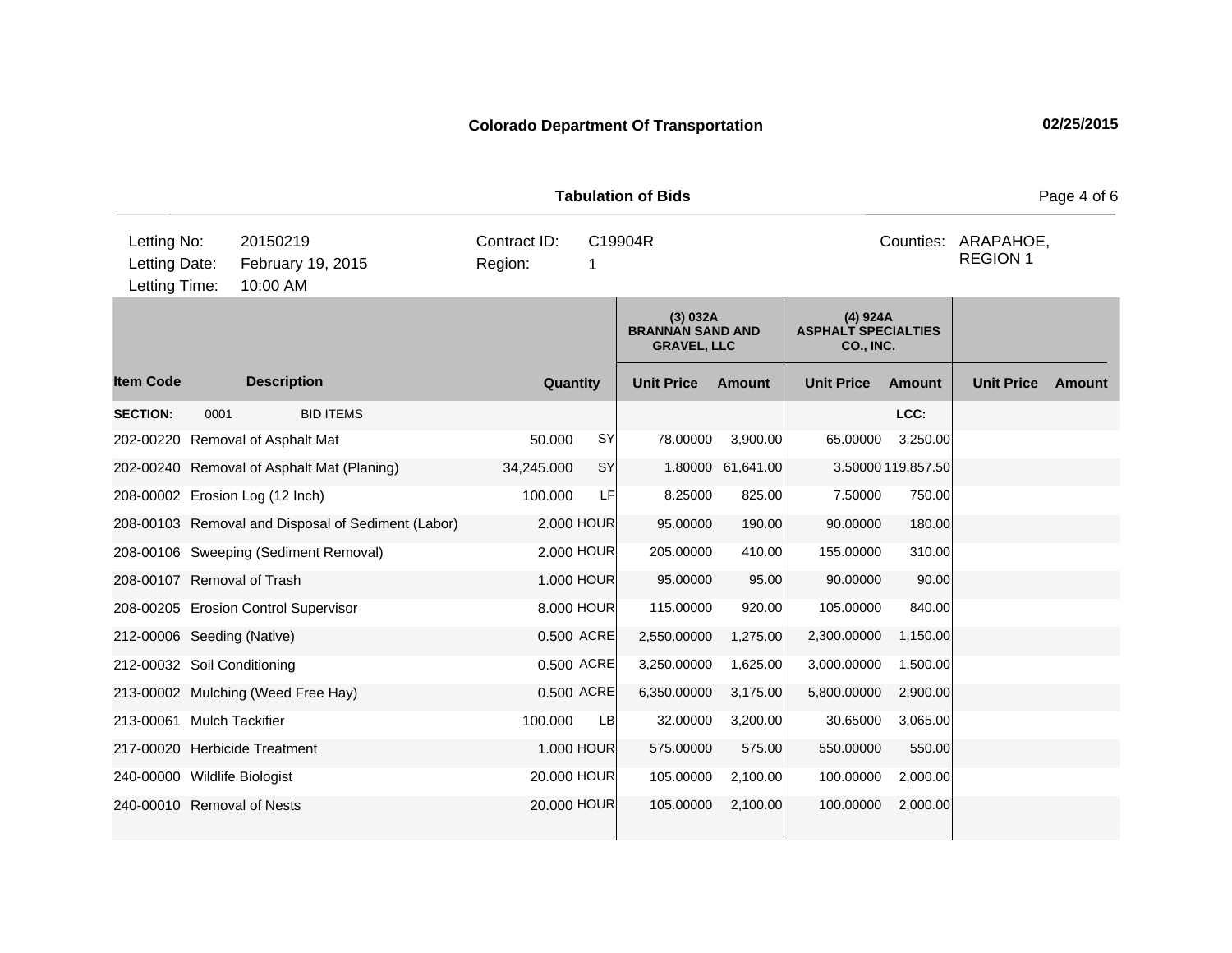**Quantity Unit Price Unit Price Item Code Amount Unit Price Amount Ext Ext Unit Price Amount Ext (3) 032A BRANNAN SAND AND GRAVEL, LLC (4) 924A ASPHALT SPECIALTIES CO., INC. Description SECTION:** 0001 BID ITEMS **LCC:** 403-00720 Hot Mix Asphalt (Patching) (Asphalt) 20.000 TON 310.00000 6,200.00 235.00000 4,700.00 403-34841 Hot Mix Asphalt (Grading SX) (100) (PG 64-22) 2,931.000 TON 87.00000 254,997.00 95.75000 280,643.25 411-10255 Emulsified Asphalt (Slow-Setting) 1,712.000 GAL 3.50000 5,992.00 3.00000 5,136.00 614-80385 Rumble Strip 13,317.000 LF 0.50000 6,658.50 0.30000 3,995.10 620-00020 Sanitary Facility 1.000 EACH 1,015.00000 1,015.00 165.00000 165.00 625-00000 Construction Surveying  $1.000$  L S  $6,350.00000$  6,350.00 4,000.0000 4,000.00 626-00000 Mobilization 1.000 L S 53,711.50000 53,711.50 56,500.00000 56,500.00 627-00005 Epoxy Pavement Marking 83.000 GAL 140.00000 11,620.00 128.00000 10,624.00 627-00012 Pavement Marking Paint (Low VOC Solvent Base) 166.000 GAL 65.00000 10,790.00 35.00000 5,810.00 630-00000 Flagging 160.000 HOUR 45.00000 7,200.00 45.00000 7,200.00 630-00007 Traffic Control Inspection 10.000 DAY 190.00000 1,900.00 180.00000 1,800.00 630-00012 Traffic Control Management 10.000 DAY 890.00000 8,900.00 850.00000 8,500.00 630-80001 Flashing Beacon (Portable) 4.000 EACH 380.00000 1,520.00 365.00000 1,460.00 630-80335 Barricade (Type 3 M-A) (Temporary) 10.000 EACH 65.00000 650.00 60.00000 600.00 **Tabulation of Bids** Page 5 of 6 10:00 AM Counties: ARAPAHOE, Letting Date: February 19, 2015 Region: 1 C19904R Region: Letting Time: Letting No: 20150219 Contract ID: Counties: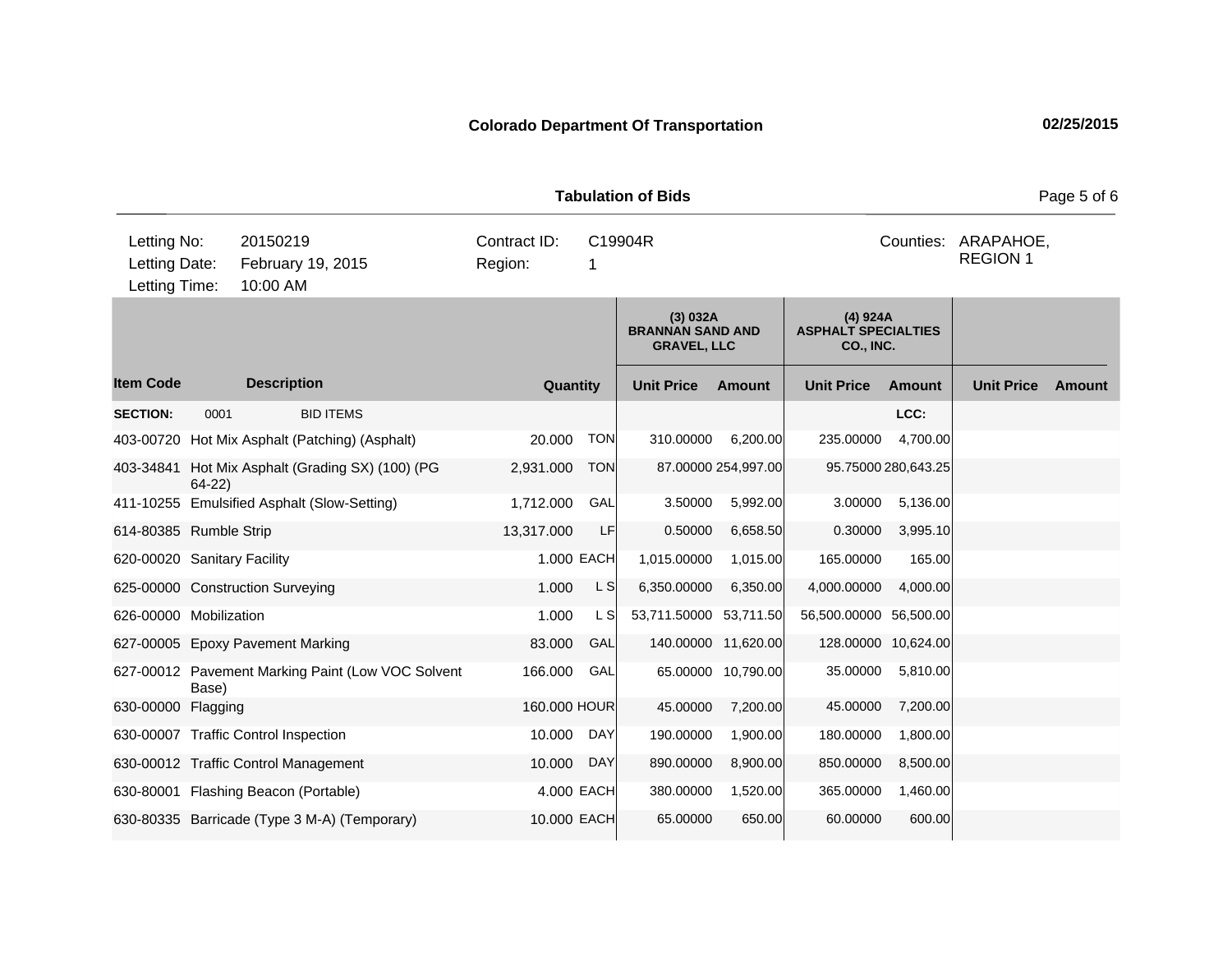**Quantity Unit Price Unit Price Item Code Amount Unit Price Amount Ext Ext Unit Price Amount Ext (3) 032A BRANNAN SAND AND GRAVEL, LLC (4) 924A ASPHALT SPECIALTIES CO., INC. Description SECTION:** 0001 BID ITEMS **LCC:** 630-80341 Construction Traffic Sign (Panel Size A) 80.000 EACH 55.00000 4,400.00 50.00000 4,000.00 630-80342 Construction Traffic Sign (Panel Size B) 89.000 EACH 65.00000 5,785.00 60.00000 5,340.00 630-80343 Construction Traffic Sign (Panel Size C) 8.000 EACH 65.00000 520.00 60.00000 480.00 630-80344 Construction Traffic Sign (Special) 64.000 SF 10.00000 640.00 10.00000 640.00 630-80355 Portable Message Sign Panel 2.000 EACH 1,900.00000 3,800.00 2,000.00000 4,000.00 630-80358 Advance Warning Flashing or Sequencing Arrow Panel (C Type) 2.000 EACH 760.00000 1,520.00 725.00000 1,450.00 630-80360 Drum Channelizing Device 100.000 EACH 25.00000 2,500.00 21.50000 2,150.00 630-80364 Drum Channelizing Device (With Light) (Steady Burn) 50.000 EACH 40.00000 2,000.00 36.50000 1,825.00 630-80380 Traffic Cone 250.000 EACH 6.00000 1,500.00 5.00000 1,250.00 630-85041 Mobile Attenuator 20.000 DAY 890.00000 17,800.00 825.00000 16,500.00 **Section Totals:** \$507,210.85 **Contract Grand Totals \$500,000.00 \$567,210.85 Tabulation of Bids** Page 6 of 6 10:00 AM Counties: ARAPAHOE, Letting Date: February 19, 2015 Region: 1 C19904R Region: Letting Time: Letting No: 20150219 Contract ID: Counties: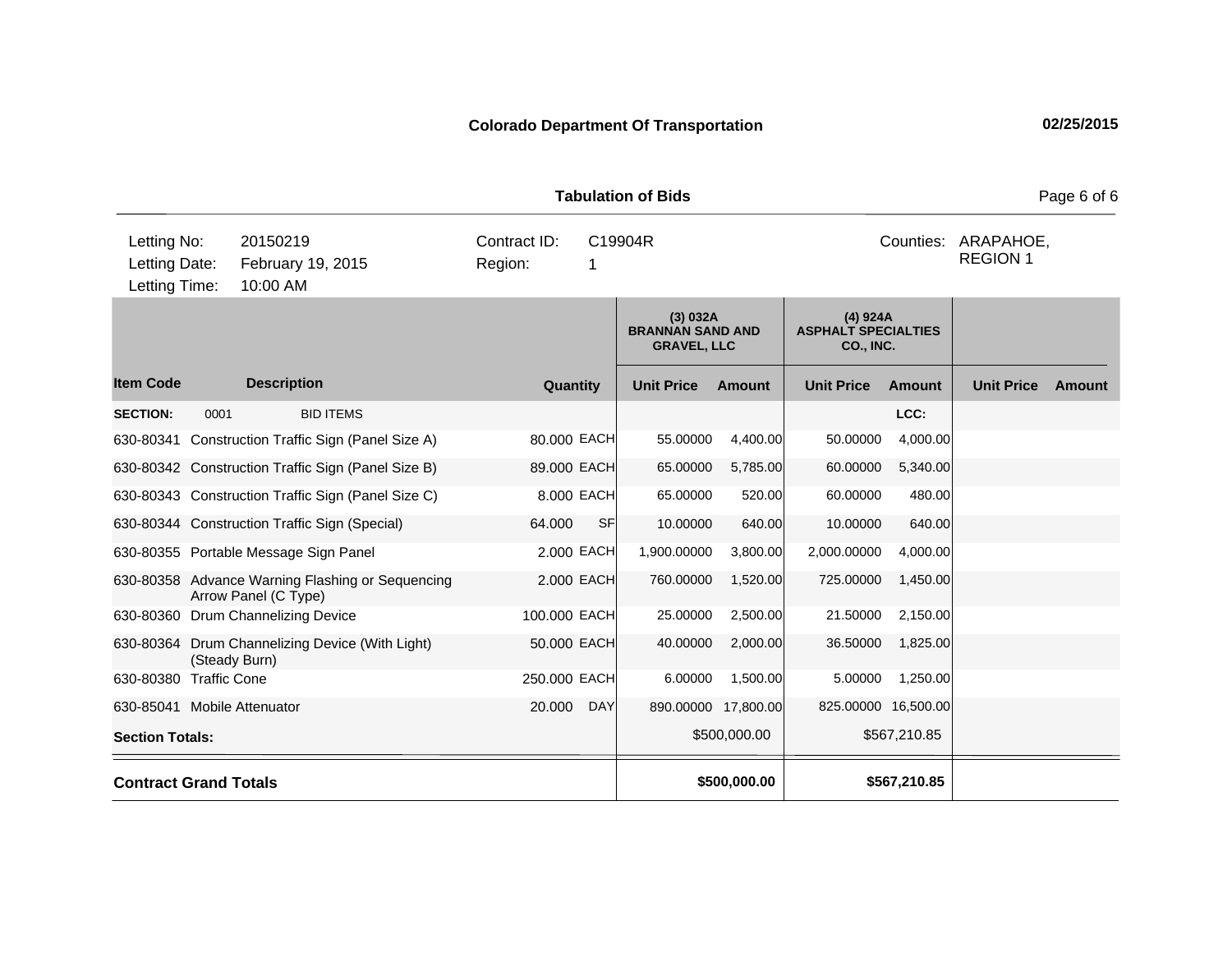**Low Bid Item Analysis Page 1 of 5** 

| Letting No:            | 20150219                        | Contract ID: | C19904R                        | Counties: ARAPAHOE.     |
|------------------------|---------------------------------|--------------|--------------------------------|-------------------------|
|                        | Letting Date: February 19, 2015 | Region: 1    |                                | REGION 1                |
| Letting Time: 10:00 AM |                                 |              | Contract Time: 20 WORKING DAYS | Project(s): STA0362-034 |

### Contract Description:

US 36: Cabin Creek MP 118.4 TO MP 120.0

| Line            | Item/<br><b>Description</b>                    | Quantity                                          | Estimated<br>Price | <b>Bid Price/</b><br><b>Units</b> | Estimated<br>Amount | <b>Bid Amount</b> | <b>Bid Est</b><br>$\%$ | Overrun $(+)$<br>Underrun (-) |
|-----------------|------------------------------------------------|---------------------------------------------------|--------------------|-----------------------------------|---------------------|-------------------|------------------------|-------------------------------|
| <b>SECTION:</b> | 0001                                           | <b>BID ITEMS</b>                                  |                    |                                   |                     |                   |                        |                               |
| 0005            | 202-00220<br>Removal of Asphalt Mat            | 50.000                                            | 7.00000            | 29.20000<br><b>SY</b>             | 350.00              | 1,460.00          | 417.14%                | 1,110.00                      |
| 0010            | 202-00240<br>Removal of Asphalt Mat (Planing)  | 34,245.000                                        | 2.00000            | 1.50000<br><b>SY</b>              | 68,490.00           | 51,367.50         | 75.00%                 | $-17,122.50$                  |
| 0015            | 208-00002<br>Erosion Log (12 Inch)             | 100.000                                           | 9.00000            | 7.00000<br><b>LF</b>              | 900.00              | 700.00            | 77.78%                 | $-200.00$                     |
| 0020            | 208-00103                                      | 2.000<br>Removal and Disposal of Sediment (Labor) | 50.00000           | 85.00000<br><b>HOUR</b>           | 100.00              | 170.00            | 170.00%                | 70.00                         |
| 0025            | 208-00106<br>Sweeping (Sediment Removal)       | 2.000                                             | 165.00000          | 300.00000<br><b>HOUR</b>          | 330.00              | 600.00            | 181.82%                | 270.00                        |
| 0030            | 208-00107<br>Removal of Trash                  | 1.000                                             | 62.00000           | 85.00000<br><b>HOUR</b>           | 62.00               | 85.00             | 137.10%                | 23.00                         |
| 0035            | 208-00205<br><b>Erosion Control Supervisor</b> | 8.000                                             | 65.00000           | 100.00000<br><b>HOUR</b>          | 520.00              | 800.00            | 153.85%                | 280.00                        |
| 0040            | 212-00006<br>Seeding (Native)                  | 0.500                                             | 1,250.00000        | 2,300.00000<br><b>ACRE</b>        | 625.00              | 1,150.00          | 184.00%                | 525.00                        |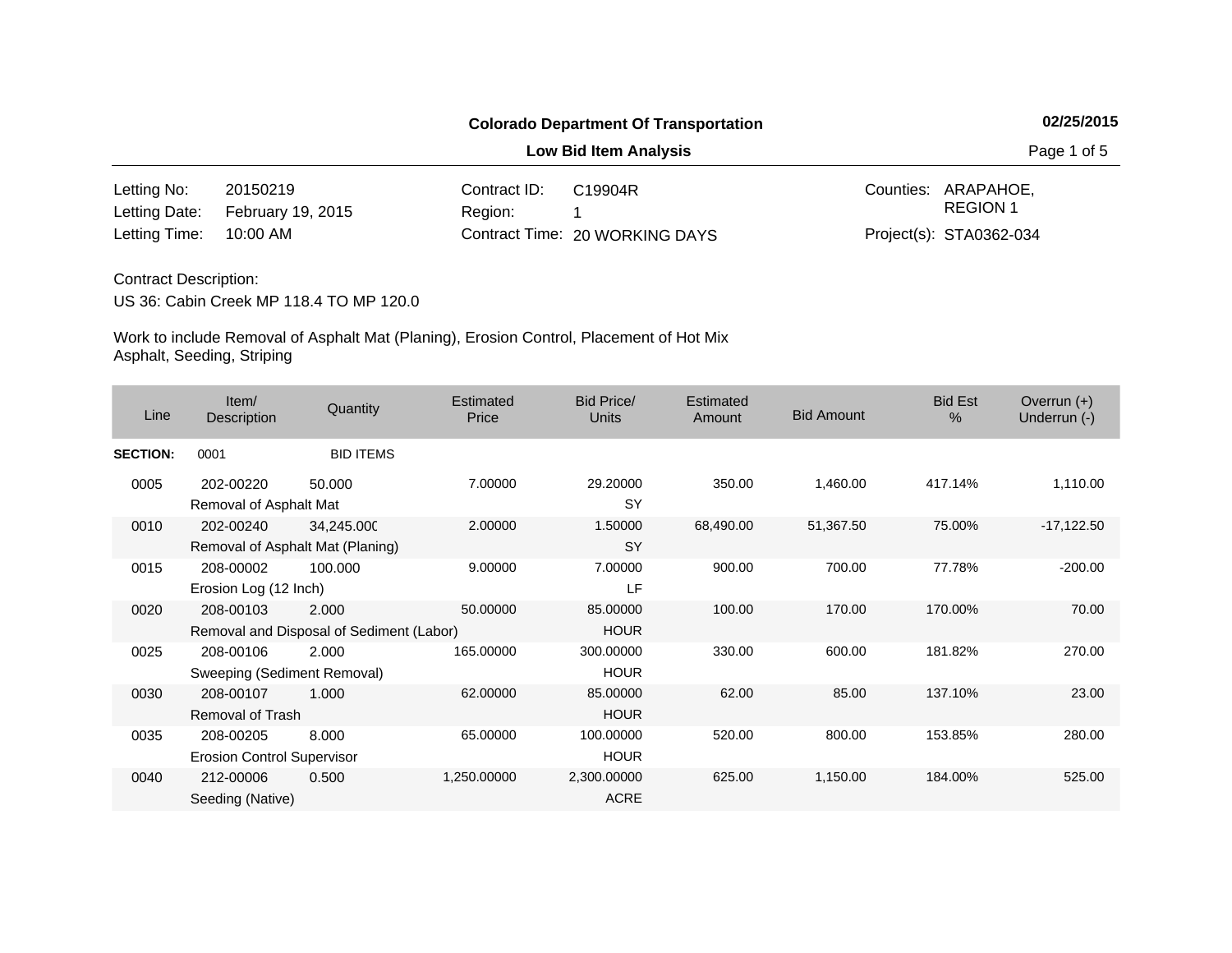**Low Bid Item Analysis Page 2 of 5** 

| Letting No:            | 20150219                        | Contract ID: | C19904R                        | Counties: ARAPAHOE.     |
|------------------------|---------------------------------|--------------|--------------------------------|-------------------------|
|                        | Letting Date: February 19, 2015 | Region: 1    |                                | REGION 1                |
| Letting Time: 10:00 AM |                                 |              | Contract Time: 20 WORKING DAYS | Project(s): STA0362-034 |

### Contract Description:

US 36: Cabin Creek MP 118.4 TO MP 120.0

| Line            | Item/<br>Description                    | Quantity                                                   | Estimated<br>Price | Bid Price/<br><b>Units</b> | <b>Estimated</b><br>Amount | <b>Bid Amount</b> | <b>Bid Est</b><br>% | Overrun $(+)$<br>Underrun (-) |
|-----------------|-----------------------------------------|------------------------------------------------------------|--------------------|----------------------------|----------------------------|-------------------|---------------------|-------------------------------|
| <b>SECTION:</b> | 0001                                    | <b>BID ITEMS</b>                                           |                    |                            |                            |                   |                     |                               |
| 0045            | 212-00032<br>Soil Conditioning          | 0.500                                                      | 4,000.00000        | 2,850.00000<br><b>ACRE</b> | 2,000.00                   | 1,425.00          | 71.25%              | $-575.00$                     |
| 0050            | 213-00002<br>Mulching (Weed Free Hay)   | 0.500                                                      | 600.00000          | 5,300.00000<br><b>ACRE</b> | 300.00                     | 2,650.00          | 883.33%             | 2,350.00                      |
| 0055            | 213-00061<br><b>Mulch Tackifier</b>     | 100.000                                                    | 3.50000            | 28.00000<br>LB             | 350.00                     | 2,800.00          | 800.00%             | 2,450.00                      |
| 0060            | 217-00020<br><b>Herbicide Treatment</b> | 1.000                                                      | 120.00000          | 490.00000<br><b>HOUR</b>   | 120.00                     | 490.00            | 408.33%             | 370.00                        |
| 0065            | 240-00000<br>Wildlife Biologist         | 20.000                                                     | 75.00000           | 87.00000<br><b>HOUR</b>    | 1,500.00                   | 1,740.00          | 116.00%             | 240.00                        |
| 0070            | 240-00010<br><b>Removal of Nests</b>    | 20.000                                                     | 70.00000           | 87.00000<br><b>HOUR</b>    | 1,400.00                   | 1,740.00          | 124.29%             | 340.00                        |
| 0075            | 403-00720                               | 20.000<br>Hot Mix Asphalt (Patching) (Asphalt)             | 140.00000          | 195.00000<br><b>TON</b>    | 2,800.00                   | 3,900.00          | 139.29%             | 1,100.00                      |
| 0080            | 403-34841                               | 2,931.000<br>Hot Mix Asphalt (Grading SX) (100) (PG 64-22) | 100.00000          | 90.00000<br><b>TON</b>     | 293,100.00                 | 263,790.00        | 90.00%              | $-29,310.00$                  |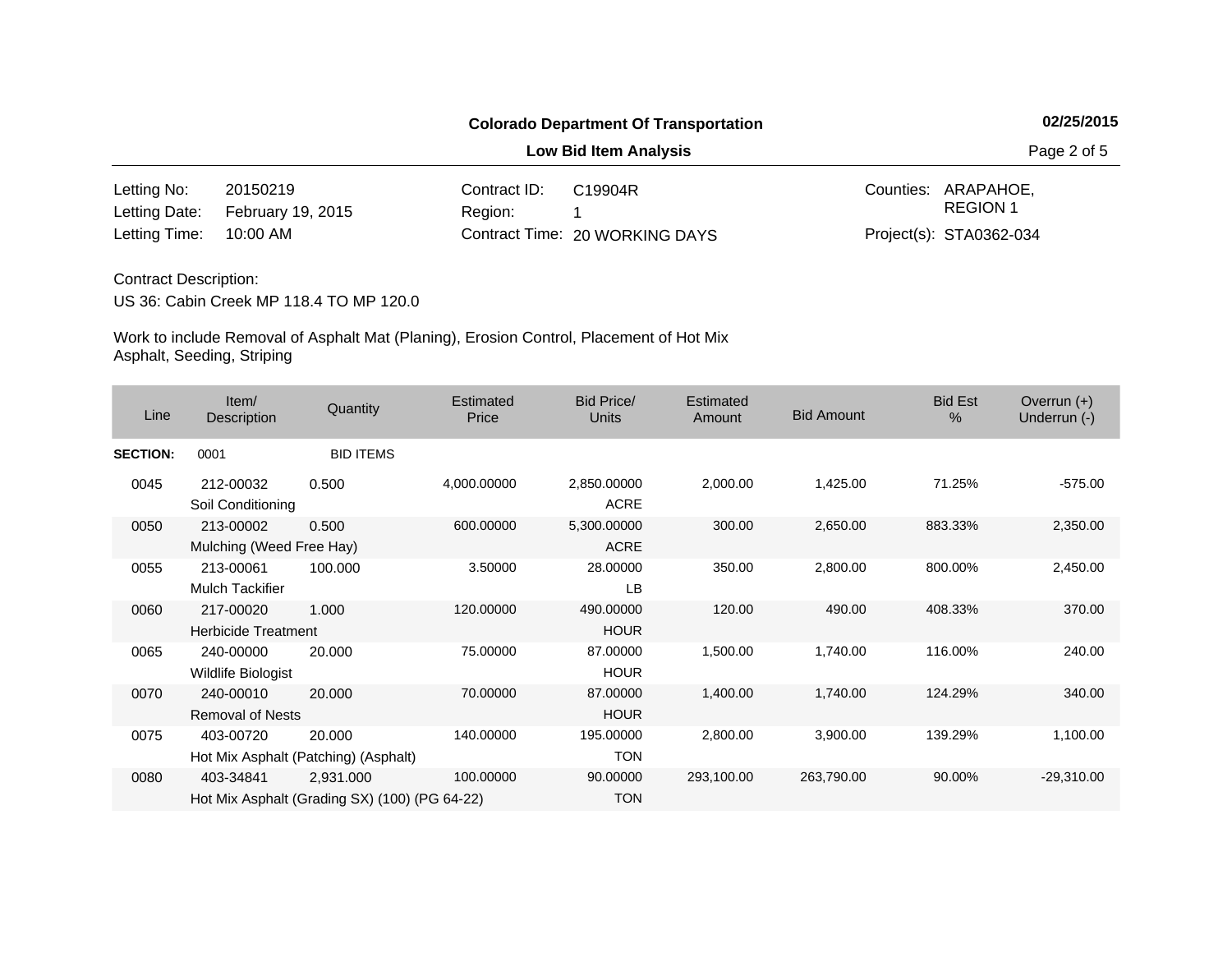**Low Bid Item Analysis Page 3 of 5** 

| Letting No:            | 20150219                        | Contract ID: l | C19904R                        | Counties: ARAPAHOE.     |
|------------------------|---------------------------------|----------------|--------------------------------|-------------------------|
|                        | Letting Date: February 19, 2015 | Region:        |                                | REGION 1                |
| Letting Time: 10:00 AM |                                 |                | Contract Time: 20 WORKING DAYS | Project(s): STA0362-034 |

### Contract Description:

US 36: Cabin Creek MP 118.4 TO MP 120.0

| Line            | Item/<br>Description                           | Quantity                                           | Estimated<br>Price | Bid Price/<br><b>Units</b> | <b>Estimated</b><br>Amount | <b>Bid Amount</b> | <b>Bid Est</b><br>% | Overrun $(+)$<br>Underrun (-) |
|-----------------|------------------------------------------------|----------------------------------------------------|--------------------|----------------------------|----------------------------|-------------------|---------------------|-------------------------------|
| <b>SECTION:</b> | 0001                                           | <b>BID ITEMS</b>                                   |                    |                            |                            |                   |                     |                               |
| 0085            | 411-10255<br>Emulsified Asphalt (Slow-Setting) | 1,712.000                                          | 3.75000            | 2.50000<br>GAL             | 6,420.00                   | 4,280.00          | 66.67%              | $-2,140.00$                   |
| 0090            | 614-80385<br><b>Rumble Strip</b>               | 13,317.000                                         | 0.30000            | 0.35000<br>LF              | 3,995.10                   | 4,660.95          | 116.67%             | 665.85                        |
| 0095            | 620-00020<br><b>Sanitary Facility</b>          | 1.000                                              | 750.00000          | 400.00000<br><b>EACH</b>   | 750.00                     | 400.00            | 53.33%              | $-350.00$                     |
| 0100            | 625-00000<br><b>Construction Surveying</b>     | 1.000                                              | 5,000.00000        | 1,600.00000<br>L S         | 5,000.00                   | 1,600.00          | 32.00%              | $-3,400.00$                   |
| 0105            | 626-00000<br>Mobilization                      | 1.000                                              | 60,000.00000       | 61,977.00000<br>L S        | 60,000.00                  | 61,977.00         | 103.30%             | 1,977.00                      |
| 0110            | 627-00005<br><b>Epoxy Pavement Marking</b>     | 83.000                                             | 75.00000           | 128.00000<br>GAL           | 6,225.00                   | 10,624.00         | 170.67%             | 4,399.00                      |
| 0115            | 627-00012<br>Base)                             | 166.000<br>Pavement Marking Paint (Low VOC Solvent | 45.00000           | 28.00000<br>GAL            | 7,470.00                   | 4,648.00          | 62.22%              | $-2,822.00$                   |
| 0120            | 630-00000<br>Flagging                          | 160.000                                            | 25.00000           | 42.00000<br><b>HOUR</b>    | 4,000.00                   | 6,720.00          | 168.00%             | 2,720.00                      |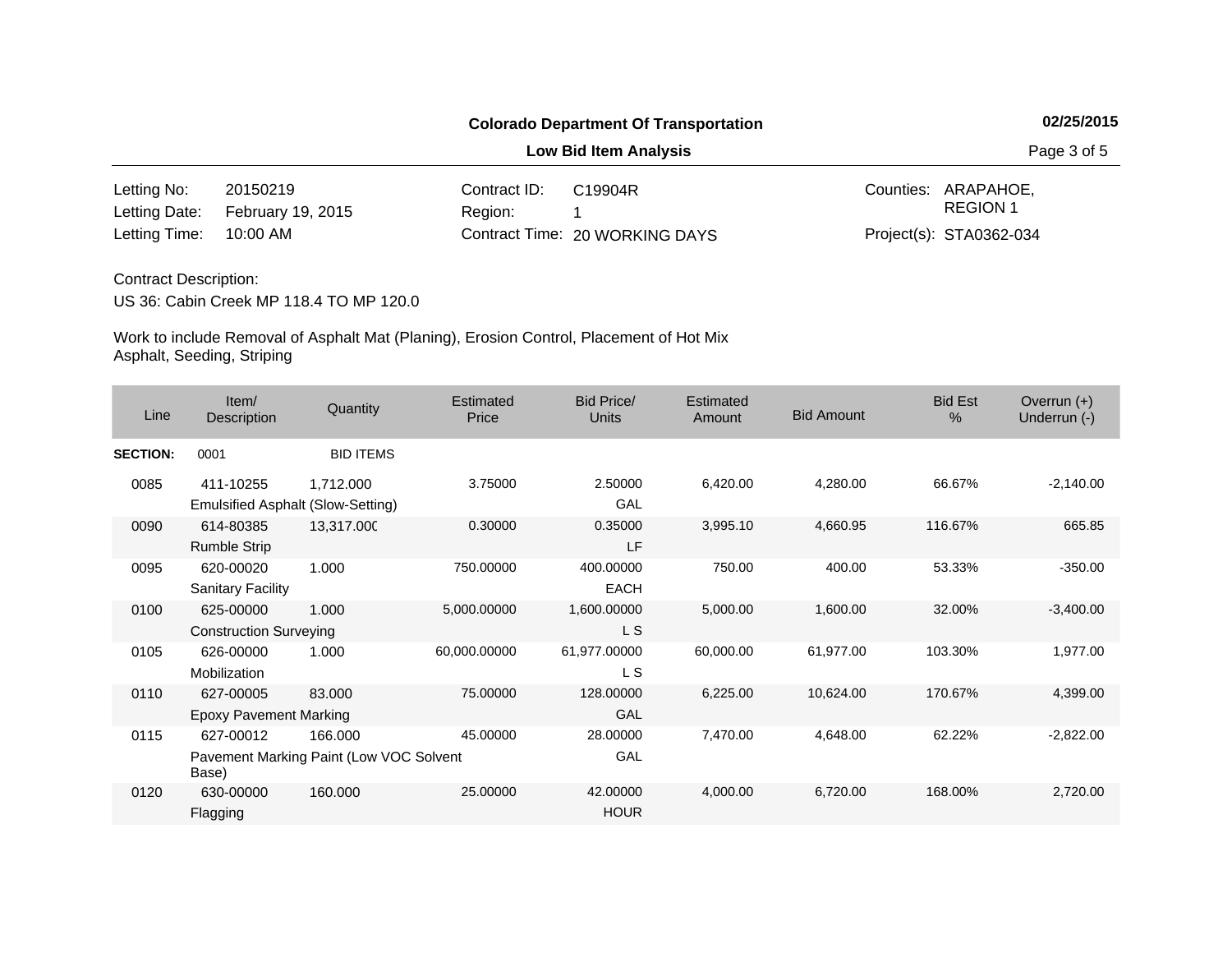**Low Bid Item Analysis Page 4 of 5** 

| Letting No:            | 20150219                        | Contract ID: | C19904R                        | Counties: ARAPAHOE.     |
|------------------------|---------------------------------|--------------|--------------------------------|-------------------------|
|                        | Letting Date: February 19, 2015 | Region: 1    |                                | REGION 1                |
| Letting Time: 10:00 AM |                                 |              | Contract Time: 20 WORKING DAYS | Project(s): STA0362-034 |

### Contract Description:

US 36: Cabin Creek MP 118.4 TO MP 120.0

| Line            | Item/<br>Description                           | Quantity                                           | Estimated<br>Price | Bid Price/<br><b>Units</b> | <b>Estimated</b><br>Amount | <b>Bid Amount</b> | <b>Bid Est</b><br>% | Overrun $(+)$<br>Underrun (-) |
|-----------------|------------------------------------------------|----------------------------------------------------|--------------------|----------------------------|----------------------------|-------------------|---------------------|-------------------------------|
| <b>SECTION:</b> | 0001                                           | <b>BID ITEMS</b>                                   |                    |                            |                            |                   |                     |                               |
| 0125            | 630-00007<br><b>Traffic Control Inspection</b> | 10.000                                             | 125.00000          | 160.00000<br><b>DAY</b>    | 1,250.00                   | 1,600.00          | 128.00%             | 350.00                        |
| 0130            | 630-00012<br><b>Traffic Control Management</b> | 10.000                                             | 550.00000          | 800.00000<br><b>DAY</b>    | 5,500.00                   | 8,000.00          | 145.45%             | 2,500.00                      |
| 0135            | 630-80001<br>Flashing Beacon (Portable)        | 4.000                                              | 600.00000          | 330.00000<br><b>EACH</b>   | 2,400.00                   | 1,320.00          | 55.00%              | $-1,080.00$                   |
| 0140            | 630-80335                                      | 10.000<br>Barricade (Type 3 M-A) (Temporary)       | 200.00000          | 55.00000<br>EACH           | 2,000.00                   | 550.00            | 27.50%              | $-1,450.00$                   |
| 0145            | 630-80341                                      | 80.000<br>Construction Traffic Sign (Panel Size A) | 52.00000           | 44.00000<br>EACH           | 4,160.00                   | 3,520.00          | 84.62%              | $-640.00$                     |
| 0150            | 630-80342                                      | 89,000<br>Construction Traffic Sign (Panel Size B) | 42.00000           | 55.00000<br><b>EACH</b>    | 3,738.00                   | 4,895.00          | 130.95%             | 1,157.00                      |
| 0155            | 630-80343                                      | 8.000<br>Construction Traffic Sign (Panel Size C)  | 65.00000           | 55.00000<br>EACH           | 520.00                     | 440.00            | 84.62%              | $-80.00$                      |
| 0160            | 630-80344                                      | 64.000<br>Construction Traffic Sign (Special)      | 22.00000           | 8.00000<br><b>SF</b>       | 1,408.00                   | 512.00            | 36.36%              | $-896.00$                     |